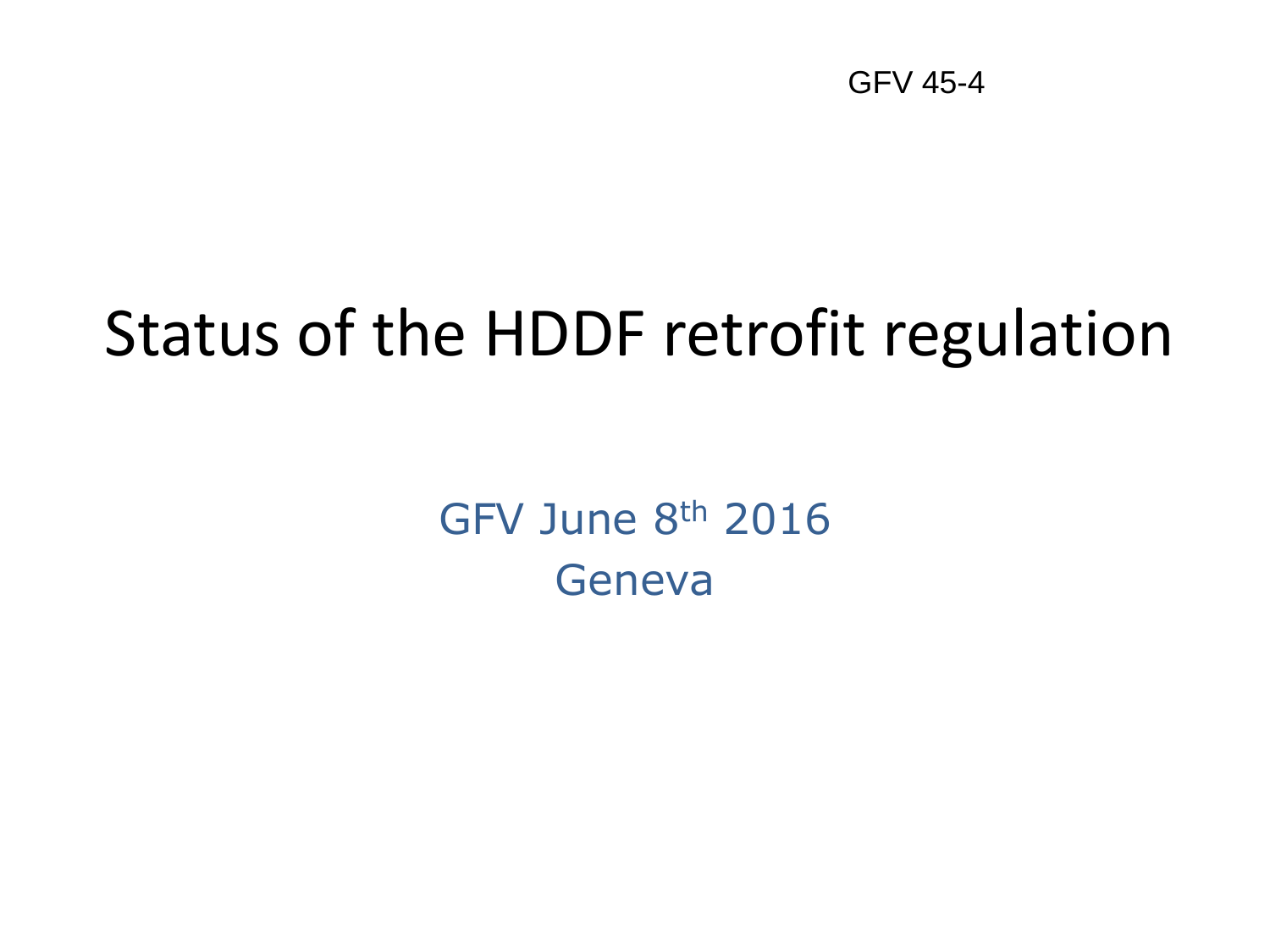#### Overview

A new regulation is developed which includes the requirements for the type approval of **retrofit systems** intended to be fitted on a heavy duty diesel vehicle to enable its operation either in diesel mode or in dual-fuel mode.

Only Euro V and EEV vehicles were included.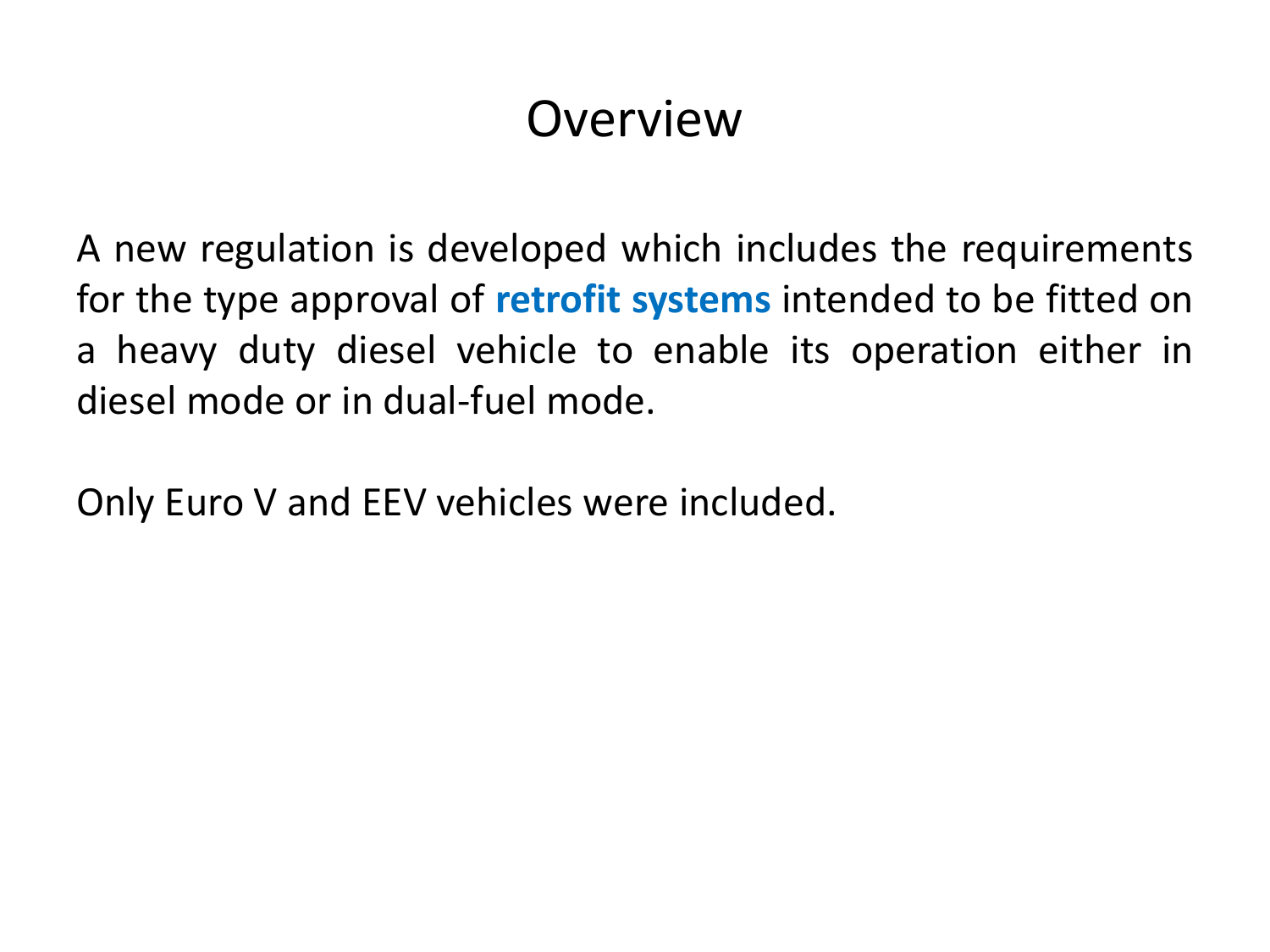#### Issues to be considered

- Regulation for type approval of **systems** for retrofitting diesel vehicles to dual fuel operation, but it references to R49: type approval of **engines**
- Tension between retrofit conversion effort/costs and environmental impact/benefit
- Level playing field for both retrofit system manufacturers and engine/vehicle manufacturers
- Euro IV, V and EEV diesel engines have limited diagnostic functionality and no NO<sub>x</sub> closed loop control (difference with R115 for LDV's)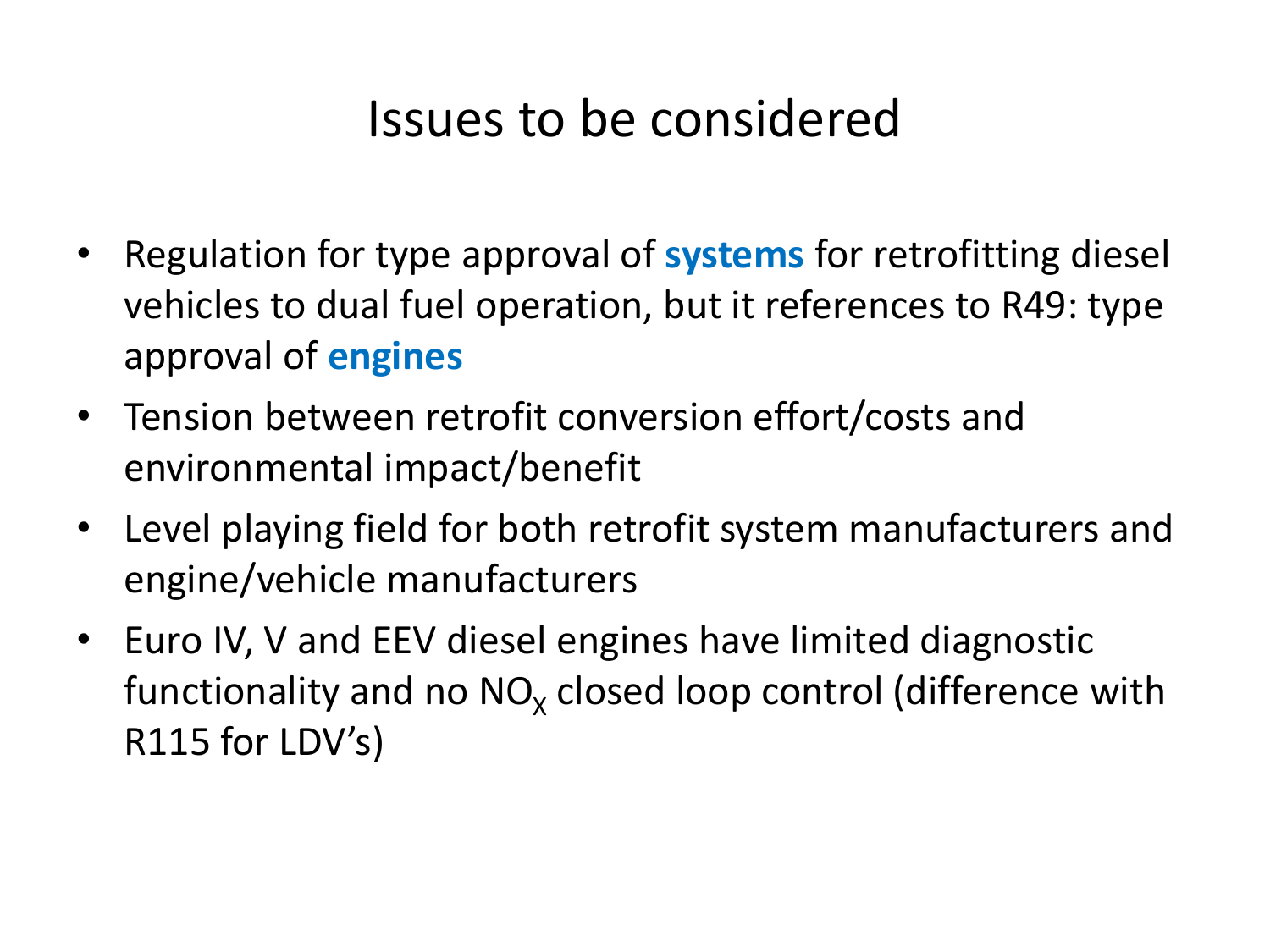#### Progress since Jan 2016 GRPE

- Concerns raised by the German delegation and the legal department of DG-GROWTH of the European Commission were discussed and solved
- Draft regulation was finalised
- Discussions about CO/NMHC derogations
- 5 tele/web TF meetings
- 1 face to face meeting (2 days)
- Working document submitted to GRPE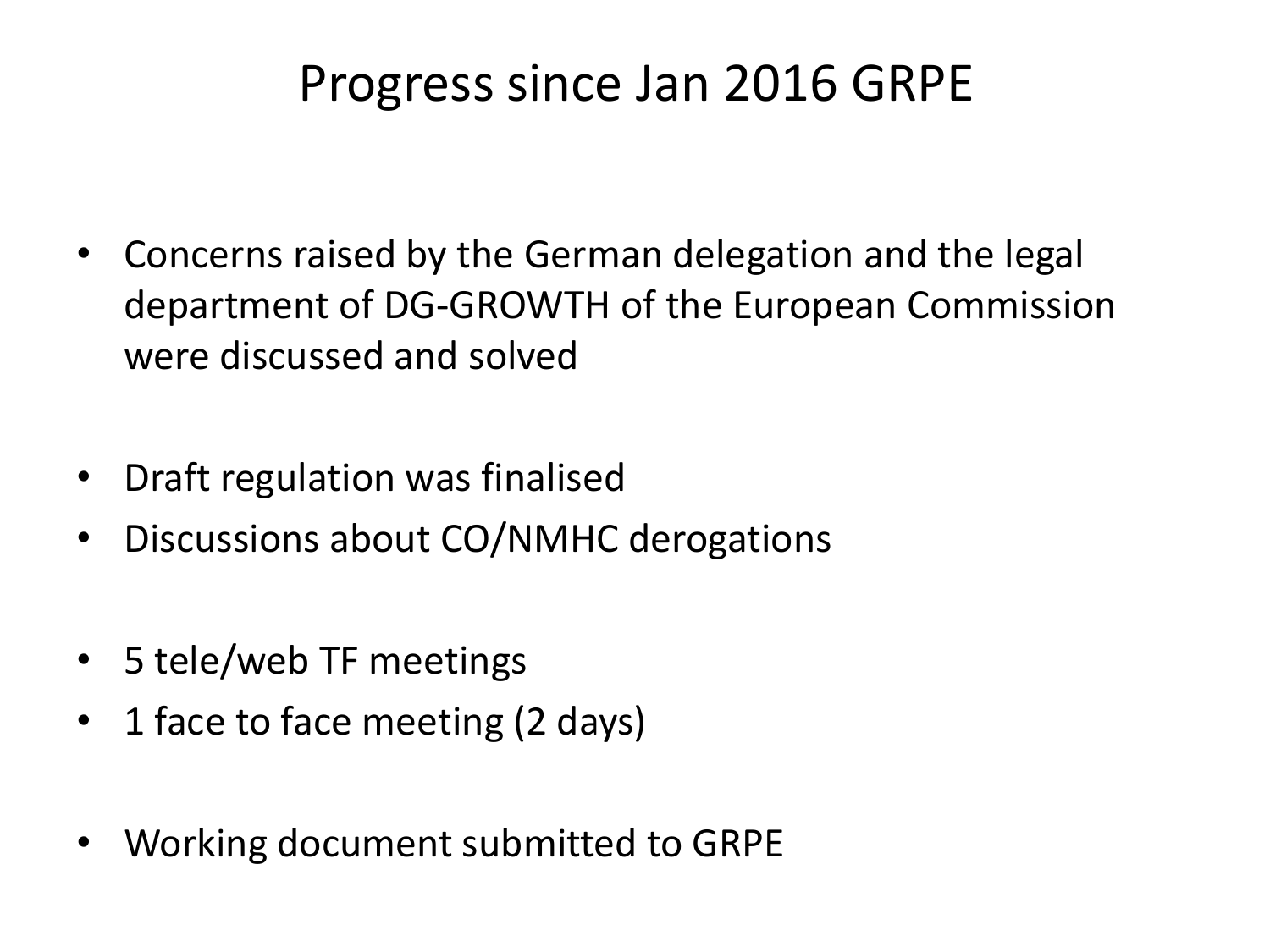#### Changes since Jan 2016 GRPE

- Concerns from the German delegation and from the legal department of DG-GROWTH of the European Commission;
	- Removed possibility to perform retrofit system type approval on a non compliant demonstration engine (even when the retrofitted engine would be compliant on DF operation)
	- Removed simplified engine test bench (ESC only) and chassis dyno tests and provisions for increased CO emissions
	- Improvements in other parts of the document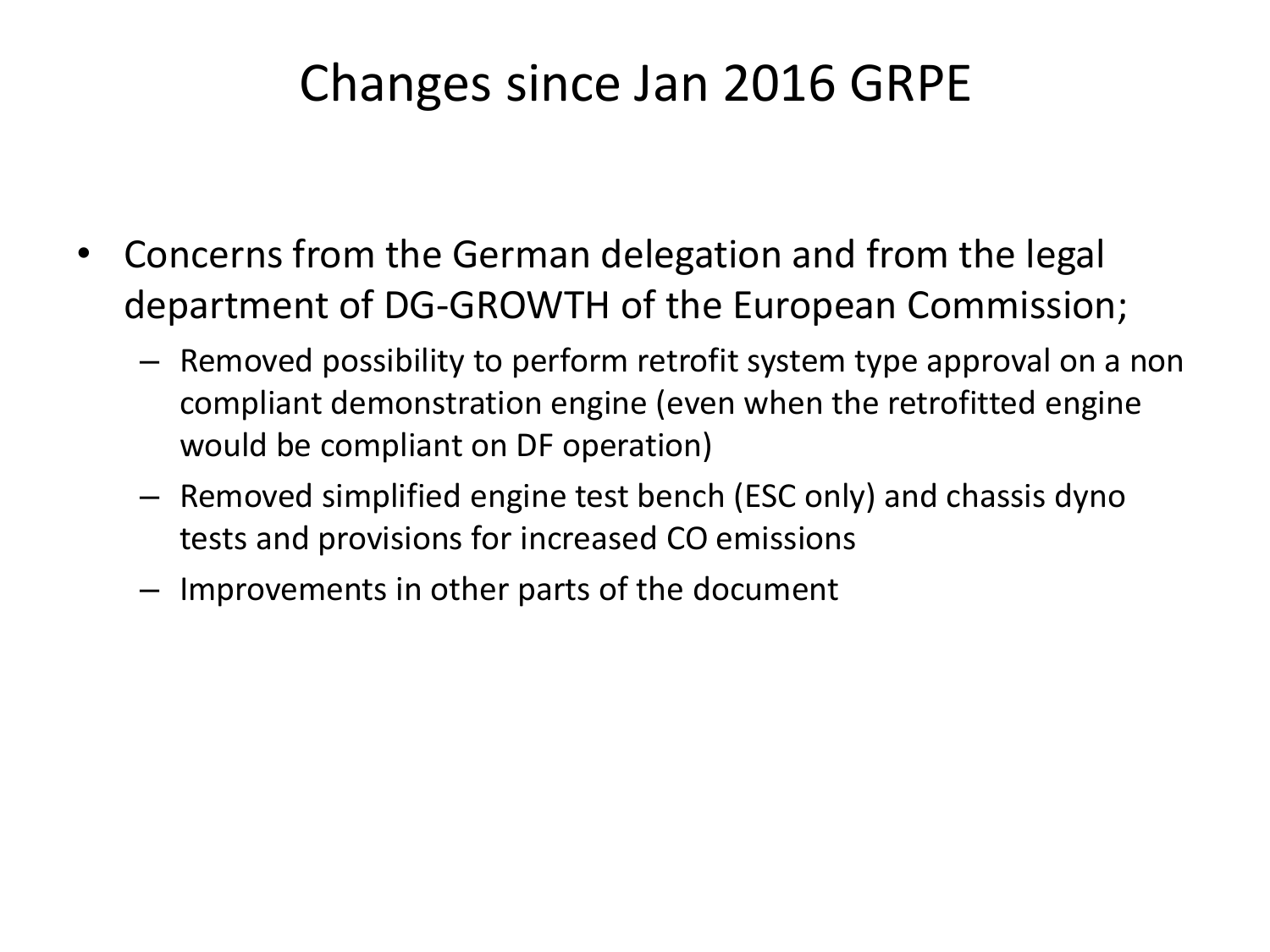#### Changes since Jan 2016 GRPE

- Retrofit system parts information system introduced for the retrofit system plate
- Administrative provisions were finalised
- Installation- and user manual requirements were finalised
- Fuel related requirements were introduced
	- reference fuels vs market fuels
	- composed representative fuels (if market fuel cannot be acquired)
	- universal fuel approval vs fuel range restricted approval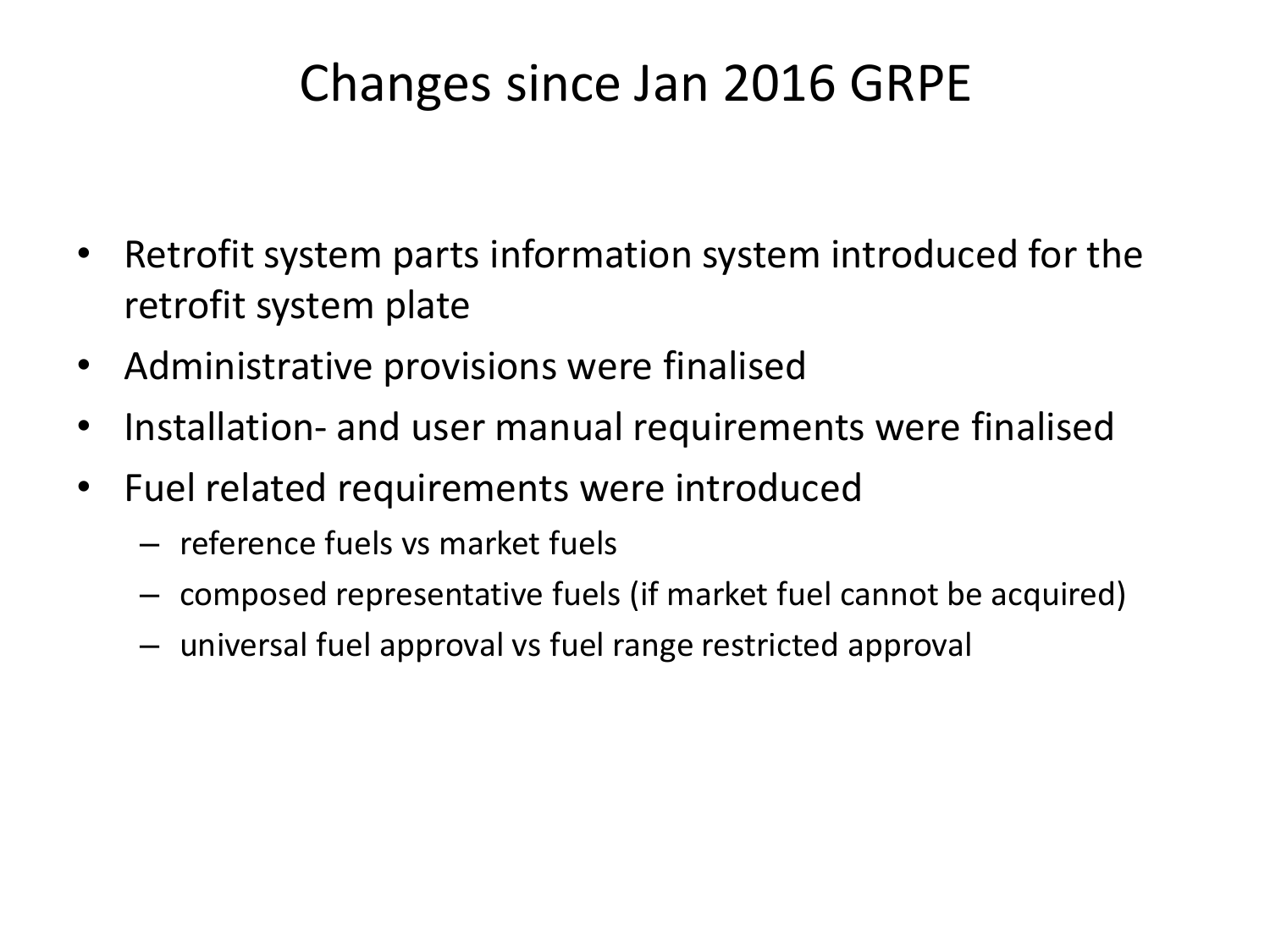#### HDDF retrofit regulation

Structure:

- I Preamble and guidance
- II Requirements and specifications
	- Annex 1 Information and Communication documents Appendix 1 - Essential characteristics of the (parent) retrofit system and of the demonstration engine Appendix 2 - Essential characteristics of the engine retrofit system family and of the application range
	- Annex 2 (Reserved)
	- Annex 3 Information document regarding the actual applications

Appendix 1 - List of actual applications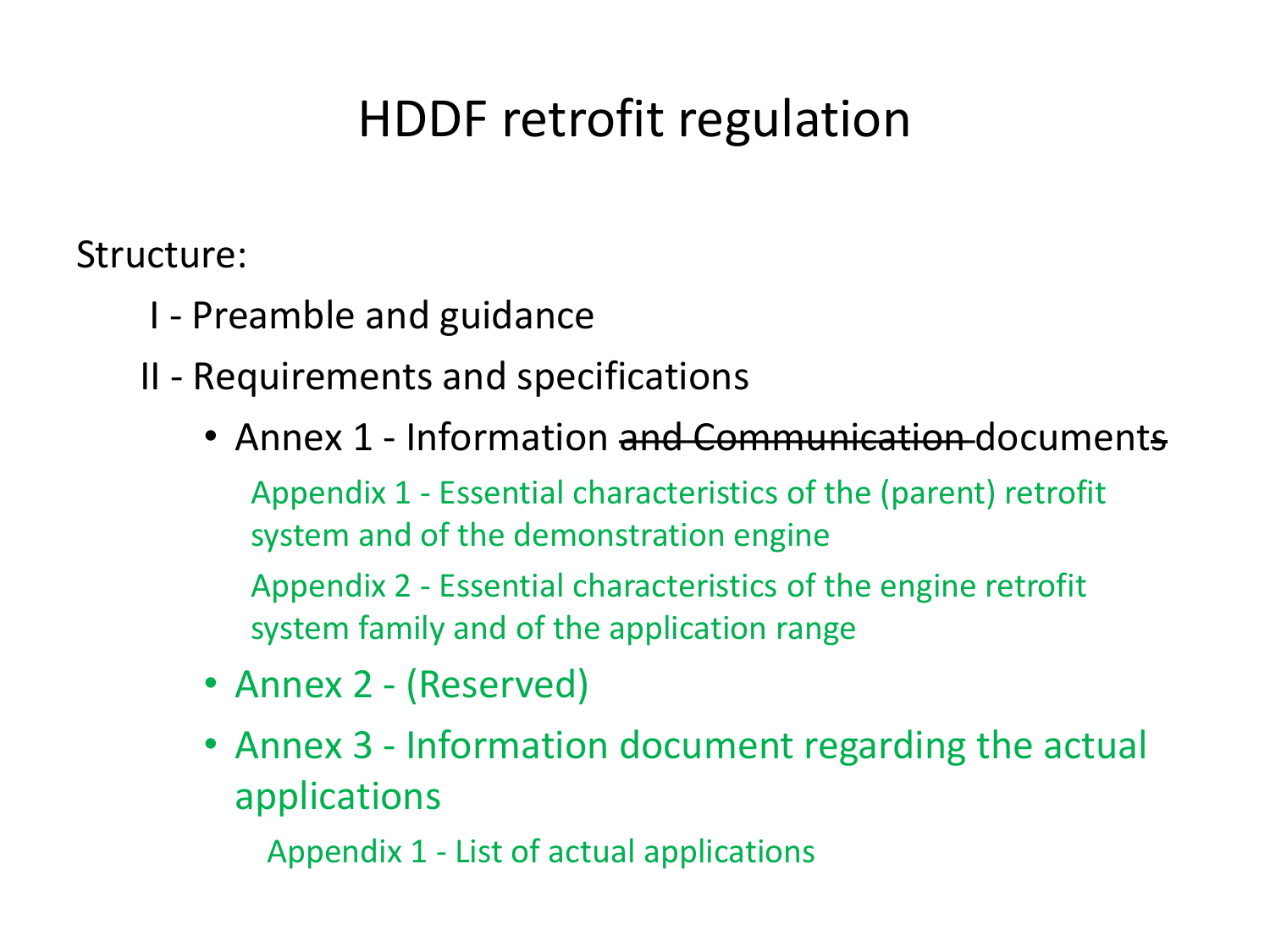#### HDDF retrofit regulation

- Annex 4 Arrangement of the dual-fuel engine retrofit system type approval mark
- Annex 5 Communication concerning the approval or extension or refusal or withdrawal of approval or production definitively discontinued of a type of an engine retrofit system (HDDF-ERS) pursuant to Regulation No. XXX
- Annex 26 Dual-fuel engine retrofit systems intended to be fitted on road vehicles  $-$  Rrequirements and tests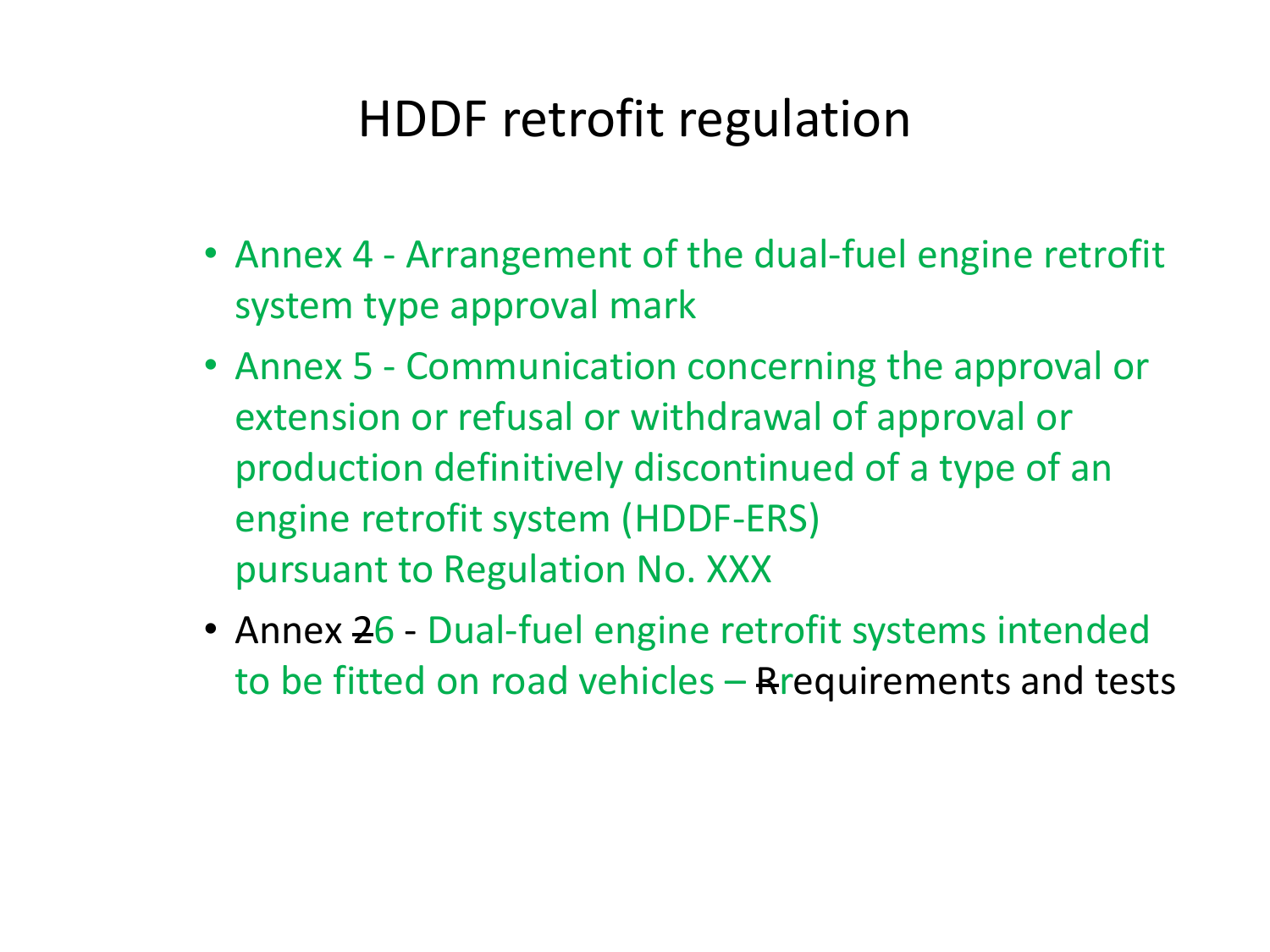#### Emission tests *Type-approval extension*

For a type approval extension, the emissions may be measured with a (retrofit specific) test procedure using a Portable Emission Measurement System mounted on a vehicle equipped with the retrofit system.

Back-to-back comparison between a test in diesel mode and a test in dual-fuel mode (measurement of BSFC emissions is not feasible)

Measurement in accordance with the type approval test procedure (against the emission limits on an engine test bench), on a chassis dyne or back-to-back on the road at the choice of the manufacturer.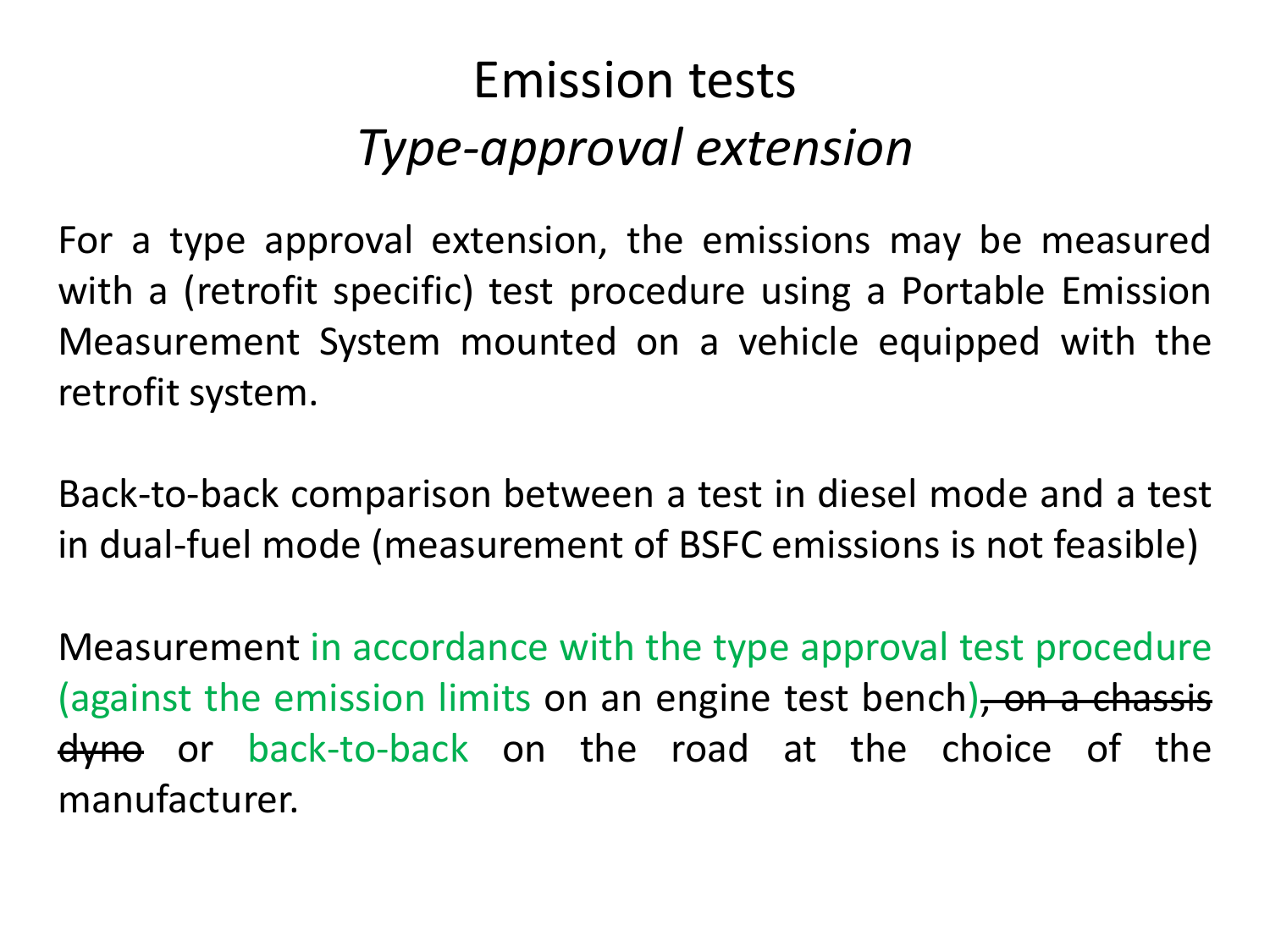#### Emission tests *Type-approval extension*

- The working principle has always been that the pollutant emissions of a retrofitted dual-fuel engine shall be lower than or equal to those of the original diesel engine
- A derogation for  $CH<sub>A</sub>$  emissions is already implemented (GHG neutral)
- Diesel engines may show NMHC and/or CO emissions far below the emission limits
- System manufacturers raised concerns not to be able to meet those emission levels in dual-fuel mode
- Manufacturers desire derogations for CO and NMHC emissions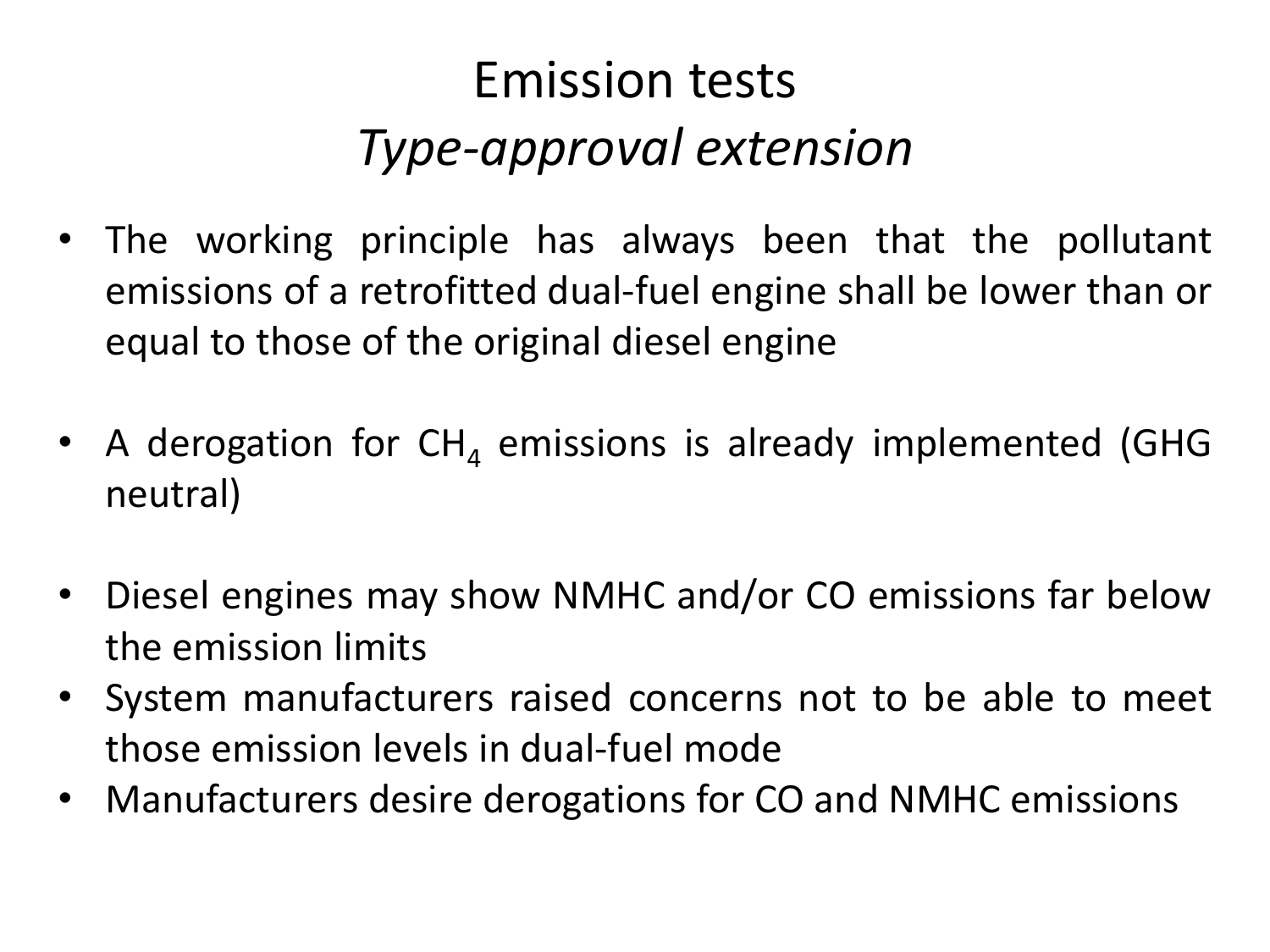### Vehicle certification / Vehicle approval after the retrofit conversion

The (re-)certification of a retrofitted vehicle including all the quality requirements should be handled in national and/or CP legislation

- The check that the Vehicle Retrofit System is approved for the engine/vehicle combination and is installed in line with the installation manual
- Safety check of the conversion in line with R67 and R110 (including check of the used components)
- Specific attention for the installation of the cylinders and the safety devices.